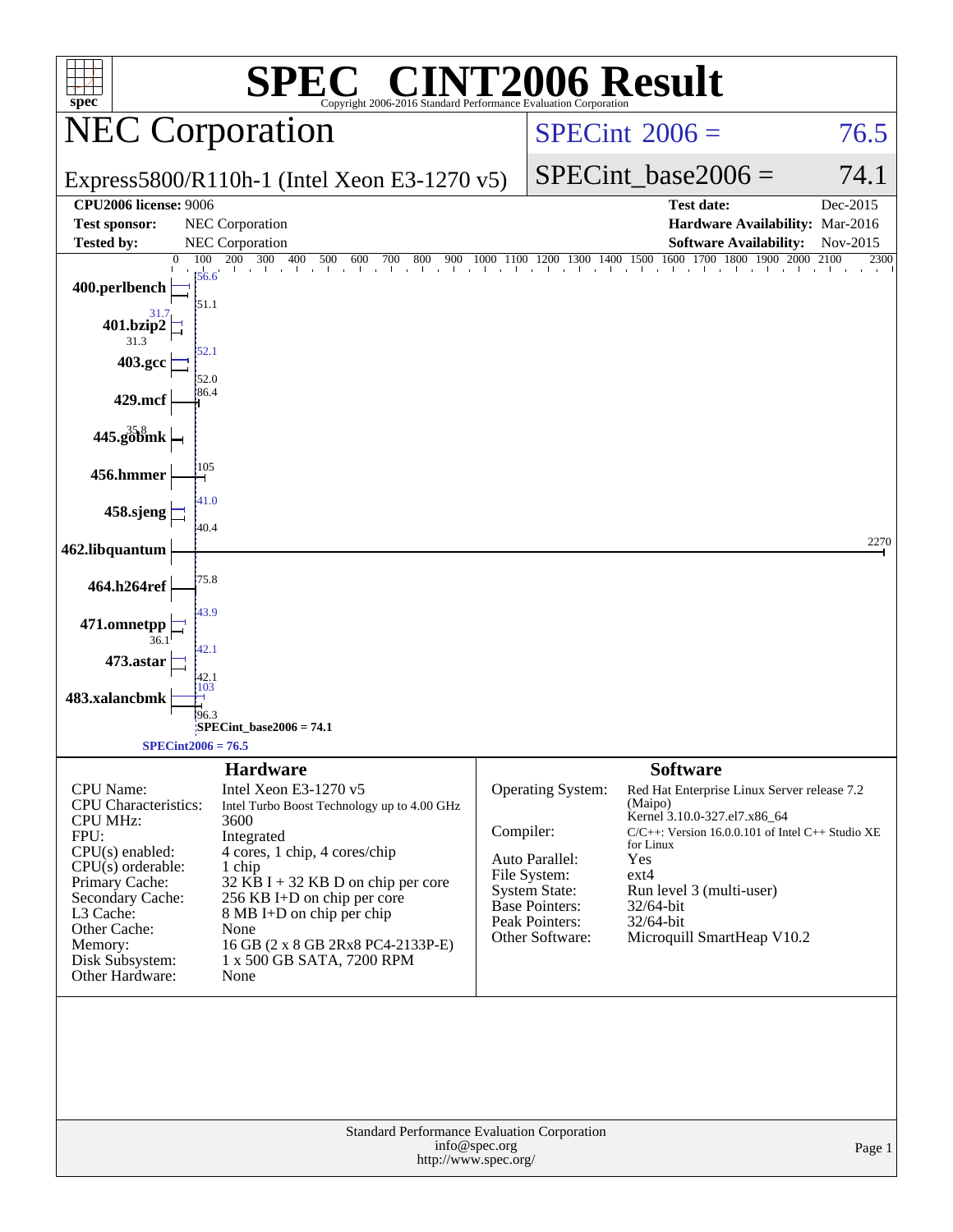

# NEC Corporation

#### $SPECint2006 = 76.5$  $SPECint2006 = 76.5$

Express5800/R110h-1 (Intel Xeon E3-1270 v5)

SPECint base2006 =  $74.1$ 

#### **[CPU2006 license:](http://www.spec.org/auto/cpu2006/Docs/result-fields.html#CPU2006license)** 9006 **[Test date:](http://www.spec.org/auto/cpu2006/Docs/result-fields.html#Testdate)** Dec-2015

**[Test sponsor:](http://www.spec.org/auto/cpu2006/Docs/result-fields.html#Testsponsor)** NEC Corporation **[Hardware Availability:](http://www.spec.org/auto/cpu2006/Docs/result-fields.html#HardwareAvailability)** Mar-2016 **[Tested by:](http://www.spec.org/auto/cpu2006/Docs/result-fields.html#Testedby)** NEC Corporation **[Software Availability:](http://www.spec.org/auto/cpu2006/Docs/result-fields.html#SoftwareAvailability)** Nov-2015

#### **[Results Table](http://www.spec.org/auto/cpu2006/Docs/result-fields.html#ResultsTable)**

|                                                                                                          | <b>Base</b>    |       |                |       |                | <b>Peak</b> |                |              |                |              |                |              |
|----------------------------------------------------------------------------------------------------------|----------------|-------|----------------|-------|----------------|-------------|----------------|--------------|----------------|--------------|----------------|--------------|
| <b>Benchmark</b>                                                                                         | <b>Seconds</b> | Ratio | <b>Seconds</b> | Ratio | <b>Seconds</b> | Ratio       | <b>Seconds</b> | <b>Ratio</b> | <b>Seconds</b> | <b>Ratio</b> | <b>Seconds</b> | <b>Ratio</b> |
| 400.perlbench                                                                                            | 191            | 51.1  | 190            | 51.4  | 191            | 51.0        | 173            | 56.5         | 173            | 56.6         | 173            | 56.6         |
| 401.bzip2                                                                                                | 309            | 31.2  | 308            | 31.3  | 309            | 31.3        | 305            | 31.6         | 305            | 31.7         | 304            | 31.7         |
| $403.\mathrm{gcc}$                                                                                       | 155            | 52.0  | 155            | 52.0  | 155            | 51.9        | 154            | 52.3         | 155            | 52.1         | 155            | 51.9         |
| $429$ .mcf                                                                                               | 104            | 87.7  | 106            | 86.4  | 106            | 85.6        | 104            | 87.7         | 106            | 86.4         | 106            | 85.6         |
| $445$ .gobmk                                                                                             | 293            | 35.8  | 293            | 35.8  | 293            | 35.8        | 293            | 35.8         | 293            | 35.8         | 293            | 35.8         |
| 456.hmmer                                                                                                | 89.1           | 105   | 89.2           | 105   | 89.2           | 105         | 89.1           | 105          | 89.2           | 105          | 89.2           | 105          |
| $458$ .sjeng                                                                                             | 300            | 40.4  | 300            | 40.3  | 299            | 40.4        | 295            | 41.0         | 295            | 41.0         | 295            | 41.0         |
| 462.libquantum                                                                                           | 9.12           | 2270  | 9.12           | 2270  | 9.12           | 2270        | 9.12           | 2270         | 9.12           | 2270         | 9.12           | 2270         |
| 464.h264ref                                                                                              | 293            | 75.5  | 292            | 75.9  | 292            | 75.8        | 293            | 75.5         | 292            | 75.9         | 292            | 75.8         |
| 471.omnetpp                                                                                              | 172            | 36.2  | 173            | 36.0  | 173            | 36.1        | 142            | 43.9         | 142            | 43.9         | 142            | 44.0         |
| 473.astar                                                                                                | 167            | 42.1  | 167            | 42.0  | 166            | 42.3        | 167            | 42.0         | 166            | 42.3         | 167            | 42.1         |
| 483.xalancbmk                                                                                            | 71.7           | 96.3  | 71.8           | 96.1  | 71.4           | 96.6        | 67.3           | 103          | 67.1           | 103          | 67.5           | 102          |
| Results appear in the order in which they were run. Bold underlined text indicates a median measurement. |                |       |                |       |                |             |                |              |                |              |                |              |

#### **[Submit Notes](http://www.spec.org/auto/cpu2006/Docs/result-fields.html#SubmitNotes)**

The config file option 'submit' was used.

#### **[Operating System Notes](http://www.spec.org/auto/cpu2006/Docs/result-fields.html#OperatingSystemNotes)**

Stack size set to unlimited using "ulimit -s unlimited"

#### **[Platform Notes](http://www.spec.org/auto/cpu2006/Docs/result-fields.html#PlatformNotes)**

 BIOS Settings: Power Management Policy: Custom Energy Performance: Performance Hyper-Threading: Disabled

#### **[General Notes](http://www.spec.org/auto/cpu2006/Docs/result-fields.html#GeneralNotes)**

Environment variables set by runspec before the start of the run: KMP\_AFFINITY = "granularity=fine,scatter" LD\_LIBRARY\_PATH = "/home/cpu2006/libs/32:/home/cpu2006/libs/64:/home/cpu2006/sh" OMP\_NUM\_THREADS = "4"

 Binaries compiled on a system with 1x Intel Core i5-4670K CPU + 32GB memory using RedHat EL 7.1 Transparent Huge Pages enabled with: echo always > /sys/kernel/mm/transparent\_hugepage/enabled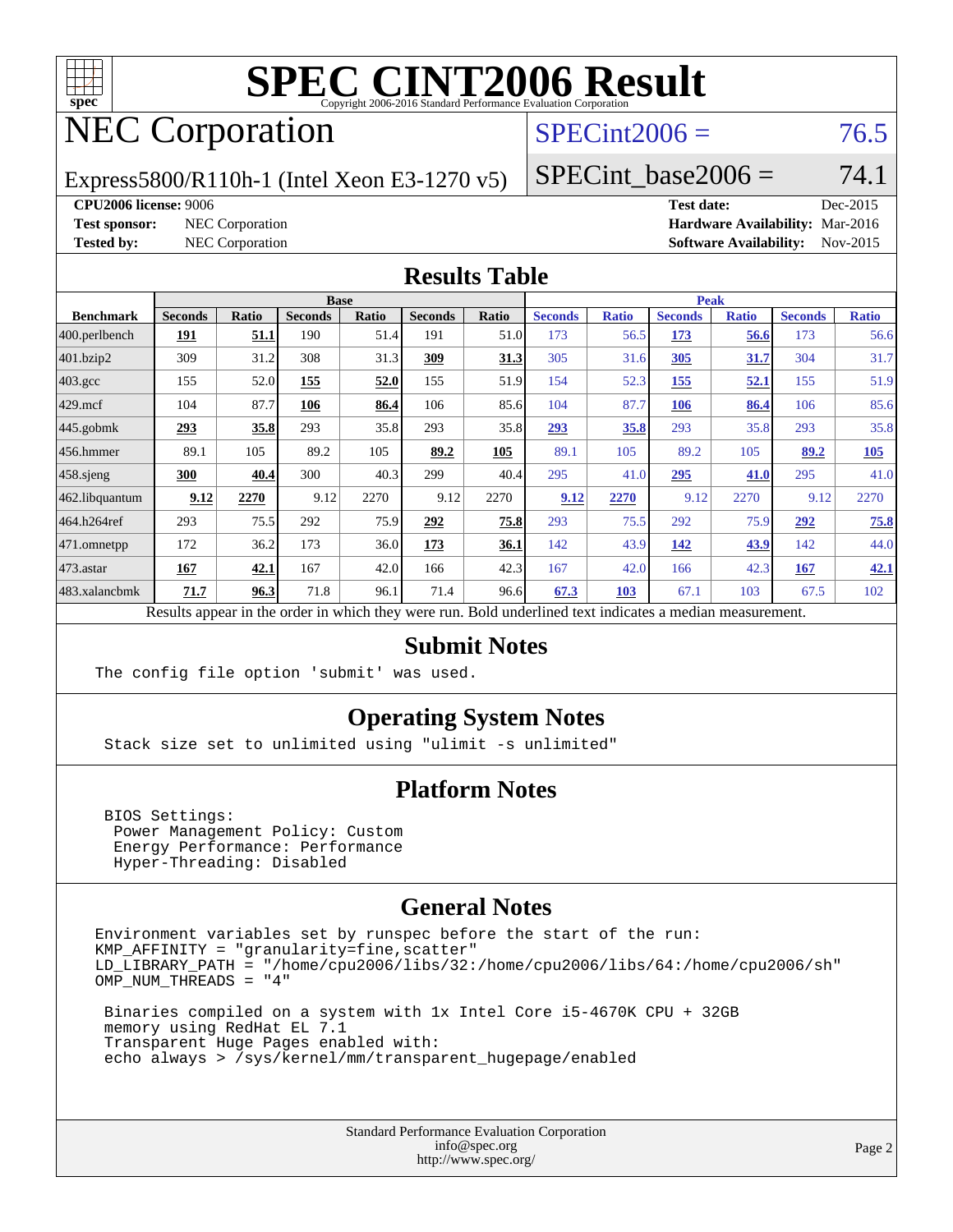

# NEC Corporation

 $SPECint2006 = 76.5$  $SPECint2006 = 76.5$ 

Express5800/R110h-1 (Intel Xeon E3-1270 v5)

#### **[CPU2006 license:](http://www.spec.org/auto/cpu2006/Docs/result-fields.html#CPU2006license)** 9006 **[Test date:](http://www.spec.org/auto/cpu2006/Docs/result-fields.html#Testdate)** Dec-2015

**[Test sponsor:](http://www.spec.org/auto/cpu2006/Docs/result-fields.html#Testsponsor)** NEC Corporation **[Hardware Availability:](http://www.spec.org/auto/cpu2006/Docs/result-fields.html#HardwareAvailability)** Mar-2016

SPECint base2006 =  $74.1$ 

**[Tested by:](http://www.spec.org/auto/cpu2006/Docs/result-fields.html#Testedby)** NEC Corporation **[Software Availability:](http://www.spec.org/auto/cpu2006/Docs/result-fields.html#SoftwareAvailability)** Nov-2015

### **[Base Compiler Invocation](http://www.spec.org/auto/cpu2006/Docs/result-fields.html#BaseCompilerInvocation)**

[C benchmarks](http://www.spec.org/auto/cpu2006/Docs/result-fields.html#Cbenchmarks):  $\text{icc}$   $-\text{m64}$ 

[C++ benchmarks:](http://www.spec.org/auto/cpu2006/Docs/result-fields.html#CXXbenchmarks) [icpc -m64](http://www.spec.org/cpu2006/results/res2016q1/cpu2006-20160125-38795.flags.html#user_CXXbase_intel_icpc_64bit_fc66a5337ce925472a5c54ad6a0de310)

#### **[Base Portability Flags](http://www.spec.org/auto/cpu2006/Docs/result-fields.html#BasePortabilityFlags)**

 400.perlbench: [-DSPEC\\_CPU\\_LP64](http://www.spec.org/cpu2006/results/res2016q1/cpu2006-20160125-38795.flags.html#b400.perlbench_basePORTABILITY_DSPEC_CPU_LP64) [-DSPEC\\_CPU\\_LINUX\\_X64](http://www.spec.org/cpu2006/results/res2016q1/cpu2006-20160125-38795.flags.html#b400.perlbench_baseCPORTABILITY_DSPEC_CPU_LINUX_X64) 401.bzip2: [-DSPEC\\_CPU\\_LP64](http://www.spec.org/cpu2006/results/res2016q1/cpu2006-20160125-38795.flags.html#suite_basePORTABILITY401_bzip2_DSPEC_CPU_LP64) 403.gcc: [-DSPEC\\_CPU\\_LP64](http://www.spec.org/cpu2006/results/res2016q1/cpu2006-20160125-38795.flags.html#suite_basePORTABILITY403_gcc_DSPEC_CPU_LP64) 429.mcf: [-DSPEC\\_CPU\\_LP64](http://www.spec.org/cpu2006/results/res2016q1/cpu2006-20160125-38795.flags.html#suite_basePORTABILITY429_mcf_DSPEC_CPU_LP64) 445.gobmk: [-DSPEC\\_CPU\\_LP64](http://www.spec.org/cpu2006/results/res2016q1/cpu2006-20160125-38795.flags.html#suite_basePORTABILITY445_gobmk_DSPEC_CPU_LP64) 456.hmmer: [-DSPEC\\_CPU\\_LP64](http://www.spec.org/cpu2006/results/res2016q1/cpu2006-20160125-38795.flags.html#suite_basePORTABILITY456_hmmer_DSPEC_CPU_LP64) 458.sjeng: [-DSPEC\\_CPU\\_LP64](http://www.spec.org/cpu2006/results/res2016q1/cpu2006-20160125-38795.flags.html#suite_basePORTABILITY458_sjeng_DSPEC_CPU_LP64) 462.libquantum: [-DSPEC\\_CPU\\_LP64](http://www.spec.org/cpu2006/results/res2016q1/cpu2006-20160125-38795.flags.html#suite_basePORTABILITY462_libquantum_DSPEC_CPU_LP64) [-DSPEC\\_CPU\\_LINUX](http://www.spec.org/cpu2006/results/res2016q1/cpu2006-20160125-38795.flags.html#b462.libquantum_baseCPORTABILITY_DSPEC_CPU_LINUX) 464.h264ref: [-DSPEC\\_CPU\\_LP64](http://www.spec.org/cpu2006/results/res2016q1/cpu2006-20160125-38795.flags.html#suite_basePORTABILITY464_h264ref_DSPEC_CPU_LP64) 471.omnetpp: [-DSPEC\\_CPU\\_LP64](http://www.spec.org/cpu2006/results/res2016q1/cpu2006-20160125-38795.flags.html#suite_basePORTABILITY471_omnetpp_DSPEC_CPU_LP64) 473.astar: [-DSPEC\\_CPU\\_LP64](http://www.spec.org/cpu2006/results/res2016q1/cpu2006-20160125-38795.flags.html#suite_basePORTABILITY473_astar_DSPEC_CPU_LP64) 483.xalancbmk: [-DSPEC\\_CPU\\_LP64](http://www.spec.org/cpu2006/results/res2016q1/cpu2006-20160125-38795.flags.html#suite_basePORTABILITY483_xalancbmk_DSPEC_CPU_LP64) [-DSPEC\\_CPU\\_LINUX](http://www.spec.org/cpu2006/results/res2016q1/cpu2006-20160125-38795.flags.html#b483.xalancbmk_baseCXXPORTABILITY_DSPEC_CPU_LINUX)

#### **[Base Optimization Flags](http://www.spec.org/auto/cpu2006/Docs/result-fields.html#BaseOptimizationFlags)**

[C benchmarks](http://www.spec.org/auto/cpu2006/Docs/result-fields.html#Cbenchmarks):

[-xCORE-AVX2](http://www.spec.org/cpu2006/results/res2016q1/cpu2006-20160125-38795.flags.html#user_CCbase_f-xAVX2_5f5fc0cbe2c9f62c816d3e45806c70d7) [-ipo](http://www.spec.org/cpu2006/results/res2016q1/cpu2006-20160125-38795.flags.html#user_CCbase_f-ipo) [-O3](http://www.spec.org/cpu2006/results/res2016q1/cpu2006-20160125-38795.flags.html#user_CCbase_f-O3) [-no-prec-div](http://www.spec.org/cpu2006/results/res2016q1/cpu2006-20160125-38795.flags.html#user_CCbase_f-no-prec-div) [-parallel](http://www.spec.org/cpu2006/results/res2016q1/cpu2006-20160125-38795.flags.html#user_CCbase_f-parallel) [-opt-prefetch](http://www.spec.org/cpu2006/results/res2016q1/cpu2006-20160125-38795.flags.html#user_CCbase_f-opt-prefetch) [-auto-p32](http://www.spec.org/cpu2006/results/res2016q1/cpu2006-20160125-38795.flags.html#user_CCbase_f-auto-p32)

[C++ benchmarks:](http://www.spec.org/auto/cpu2006/Docs/result-fields.html#CXXbenchmarks)

[-xCORE-AVX2](http://www.spec.org/cpu2006/results/res2016q1/cpu2006-20160125-38795.flags.html#user_CXXbase_f-xAVX2_5f5fc0cbe2c9f62c816d3e45806c70d7) [-ipo](http://www.spec.org/cpu2006/results/res2016q1/cpu2006-20160125-38795.flags.html#user_CXXbase_f-ipo) [-O3](http://www.spec.org/cpu2006/results/res2016q1/cpu2006-20160125-38795.flags.html#user_CXXbase_f-O3) [-no-prec-div](http://www.spec.org/cpu2006/results/res2016q1/cpu2006-20160125-38795.flags.html#user_CXXbase_f-no-prec-div) [-opt-prefetch](http://www.spec.org/cpu2006/results/res2016q1/cpu2006-20160125-38795.flags.html#user_CXXbase_f-opt-prefetch) [-auto-p32](http://www.spec.org/cpu2006/results/res2016q1/cpu2006-20160125-38795.flags.html#user_CXXbase_f-auto-p32) [-Wl,-z,muldefs](http://www.spec.org/cpu2006/results/res2016q1/cpu2006-20160125-38795.flags.html#user_CXXbase_link_force_multiple1_74079c344b956b9658436fd1b6dd3a8a) [-L/sh -lsmartheap64](http://www.spec.org/cpu2006/results/res2016q1/cpu2006-20160125-38795.flags.html#user_CXXbase_SmartHeap64_ed4ef857ce90951921efb0d91eb88472)

#### **[Base Other Flags](http://www.spec.org/auto/cpu2006/Docs/result-fields.html#BaseOtherFlags)**

[C benchmarks](http://www.spec.org/auto/cpu2006/Docs/result-fields.html#Cbenchmarks):

403.gcc: [-Dalloca=\\_alloca](http://www.spec.org/cpu2006/results/res2016q1/cpu2006-20160125-38795.flags.html#b403.gcc_baseEXTRA_CFLAGS_Dalloca_be3056838c12de2578596ca5467af7f3)

### **[Peak Compiler Invocation](http://www.spec.org/auto/cpu2006/Docs/result-fields.html#PeakCompilerInvocation)**

[C benchmarks \(except as noted below\)](http://www.spec.org/auto/cpu2006/Docs/result-fields.html#Cbenchmarksexceptasnotedbelow):  $\text{icc}$  -m64

Continued on next page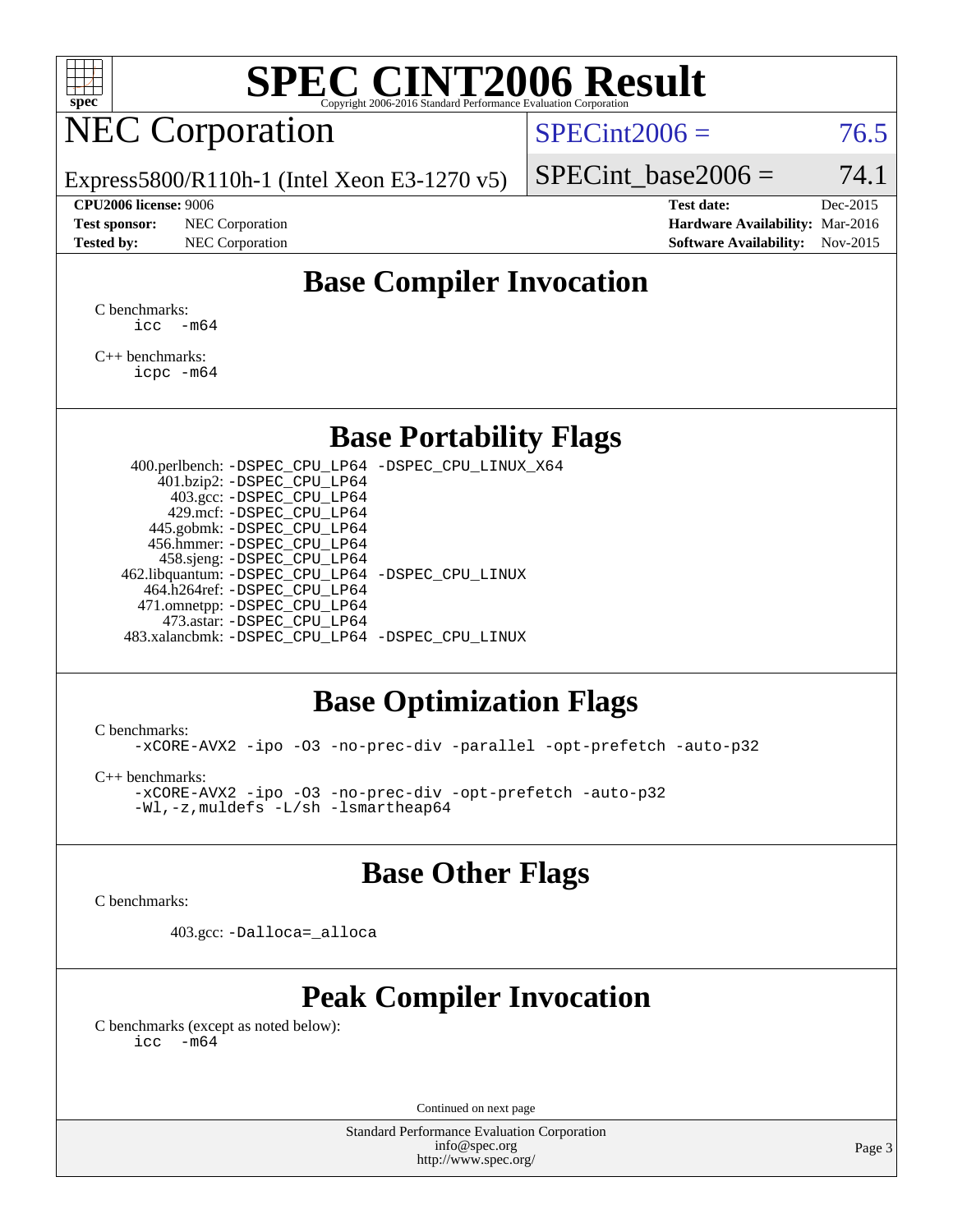

NEC Corporation

 $SPECint2006 = 76.5$  $SPECint2006 = 76.5$ 

Express5800/R110h-1 (Intel Xeon E3-1270 v5)

SPECint base2006 =  $74.1$ 

**[CPU2006 license:](http://www.spec.org/auto/cpu2006/Docs/result-fields.html#CPU2006license)** 9006 **[Test date:](http://www.spec.org/auto/cpu2006/Docs/result-fields.html#Testdate)** Dec-2015 **[Test sponsor:](http://www.spec.org/auto/cpu2006/Docs/result-fields.html#Testsponsor)** NEC Corporation **NEC Corporation [Hardware Availability:](http://www.spec.org/auto/cpu2006/Docs/result-fields.html#HardwareAvailability)** Mar-2016 **[Tested by:](http://www.spec.org/auto/cpu2006/Docs/result-fields.html#Testedby)** NEC Corporation **[Software Availability:](http://www.spec.org/auto/cpu2006/Docs/result-fields.html#SoftwareAvailability)** Nov-2015

# **[Peak Compiler Invocation \(Continued\)](http://www.spec.org/auto/cpu2006/Docs/result-fields.html#PeakCompilerInvocation)**

400.perlbench: [icc -m32 -L/opt/intel/compilers\\_and\\_libraries\\_2016/linux/compiler/lib/ia32\\_lin](http://www.spec.org/cpu2006/results/res2016q1/cpu2006-20160125-38795.flags.html#user_peakCCLD400_perlbench_intel_icc_e10256ba5924b668798078a321b0cb3f)

[C++ benchmarks \(except as noted below\):](http://www.spec.org/auto/cpu2006/Docs/result-fields.html#CXXbenchmarksexceptasnotedbelow)

[icpc -m32 -L/opt/intel/compilers\\_and\\_libraries\\_2016/linux/compiler/lib/ia32\\_lin](http://www.spec.org/cpu2006/results/res2016q1/cpu2006-20160125-38795.flags.html#user_CXXpeak_intel_icpc_b4f50a394bdb4597aa5879c16bc3f5c5)

473.astar: [icpc -m64](http://www.spec.org/cpu2006/results/res2016q1/cpu2006-20160125-38795.flags.html#user_peakCXXLD473_astar_intel_icpc_64bit_fc66a5337ce925472a5c54ad6a0de310)

### **[Peak Portability Flags](http://www.spec.org/auto/cpu2006/Docs/result-fields.html#PeakPortabilityFlags)**

 400.perlbench: [-D\\_FILE\\_OFFSET\\_BITS=64](http://www.spec.org/cpu2006/results/res2016q1/cpu2006-20160125-38795.flags.html#user_peakPORTABILITY400_perlbench_file_offset_bits_64_438cf9856305ebd76870a2c6dc2689ab) [-DSPEC\\_CPU\\_LINUX\\_IA32](http://www.spec.org/cpu2006/results/res2016q1/cpu2006-20160125-38795.flags.html#b400.perlbench_peakCPORTABILITY_DSPEC_CPU_LINUX_IA32) 401.bzip2: [-DSPEC\\_CPU\\_LP64](http://www.spec.org/cpu2006/results/res2016q1/cpu2006-20160125-38795.flags.html#suite_peakPORTABILITY401_bzip2_DSPEC_CPU_LP64) 403.gcc: [-DSPEC\\_CPU\\_LP64](http://www.spec.org/cpu2006/results/res2016q1/cpu2006-20160125-38795.flags.html#suite_peakPORTABILITY403_gcc_DSPEC_CPU_LP64) 429.mcf: [-DSPEC\\_CPU\\_LP64](http://www.spec.org/cpu2006/results/res2016q1/cpu2006-20160125-38795.flags.html#suite_peakPORTABILITY429_mcf_DSPEC_CPU_LP64) 445.gobmk: [-DSPEC\\_CPU\\_LP64](http://www.spec.org/cpu2006/results/res2016q1/cpu2006-20160125-38795.flags.html#suite_peakPORTABILITY445_gobmk_DSPEC_CPU_LP64) 456.hmmer: [-DSPEC\\_CPU\\_LP64](http://www.spec.org/cpu2006/results/res2016q1/cpu2006-20160125-38795.flags.html#suite_peakPORTABILITY456_hmmer_DSPEC_CPU_LP64) 458.sjeng: [-DSPEC\\_CPU\\_LP64](http://www.spec.org/cpu2006/results/res2016q1/cpu2006-20160125-38795.flags.html#suite_peakPORTABILITY458_sjeng_DSPEC_CPU_LP64) 462.libquantum: [-DSPEC\\_CPU\\_LP64](http://www.spec.org/cpu2006/results/res2016q1/cpu2006-20160125-38795.flags.html#suite_peakPORTABILITY462_libquantum_DSPEC_CPU_LP64) [-DSPEC\\_CPU\\_LINUX](http://www.spec.org/cpu2006/results/res2016q1/cpu2006-20160125-38795.flags.html#b462.libquantum_peakCPORTABILITY_DSPEC_CPU_LINUX) 464.h264ref: [-DSPEC\\_CPU\\_LP64](http://www.spec.org/cpu2006/results/res2016q1/cpu2006-20160125-38795.flags.html#suite_peakPORTABILITY464_h264ref_DSPEC_CPU_LP64) 471.omnetpp: [-D\\_FILE\\_OFFSET\\_BITS=64](http://www.spec.org/cpu2006/results/res2016q1/cpu2006-20160125-38795.flags.html#user_peakPORTABILITY471_omnetpp_file_offset_bits_64_438cf9856305ebd76870a2c6dc2689ab) 473.astar: [-DSPEC\\_CPU\\_LP64](http://www.spec.org/cpu2006/results/res2016q1/cpu2006-20160125-38795.flags.html#suite_peakPORTABILITY473_astar_DSPEC_CPU_LP64) 483.xalancbmk: [-D\\_FILE\\_OFFSET\\_BITS=64](http://www.spec.org/cpu2006/results/res2016q1/cpu2006-20160125-38795.flags.html#user_peakPORTABILITY483_xalancbmk_file_offset_bits_64_438cf9856305ebd76870a2c6dc2689ab) [-DSPEC\\_CPU\\_LINUX](http://www.spec.org/cpu2006/results/res2016q1/cpu2006-20160125-38795.flags.html#b483.xalancbmk_peakCXXPORTABILITY_DSPEC_CPU_LINUX)

### **[Peak Optimization Flags](http://www.spec.org/auto/cpu2006/Docs/result-fields.html#PeakOptimizationFlags)**

```
C benchmarks:
```

```
 400.perlbench: -xCORE-AVX2(pass 2) -prof-gen:threadsafe(pass 1)
          -i\text{po}(pass 2) -\overline{0}3(pass 2)-no-prec-div(pass 2)
          -par-num-threads=1(pass 1) -prof-use(pass 2) -opt-prefetch
          -ansi-alias
  401.bzip2: -xCORE-AVX2(pass 2) -prof-gen:threadsafe(pass 1)
          -ipo(pass 2) -O3(pass 2) -no-prec-div
          -par-num-threads=1(pass 1) -prof-use(pass 2) -auto-ilp32
          -opt-prefetch -ansi-alias
    403.gcc: -xCORE-AVX2 -ipo -O3 -no-prec-div -inline-calloc
          -opt-malloc-options=3 -auto-ilp32
  429.mcf: basepeak = yes
445.gobmk: basepeak = yes
 456.hmmer: basepeak = yes
                                  Continued on next page
```